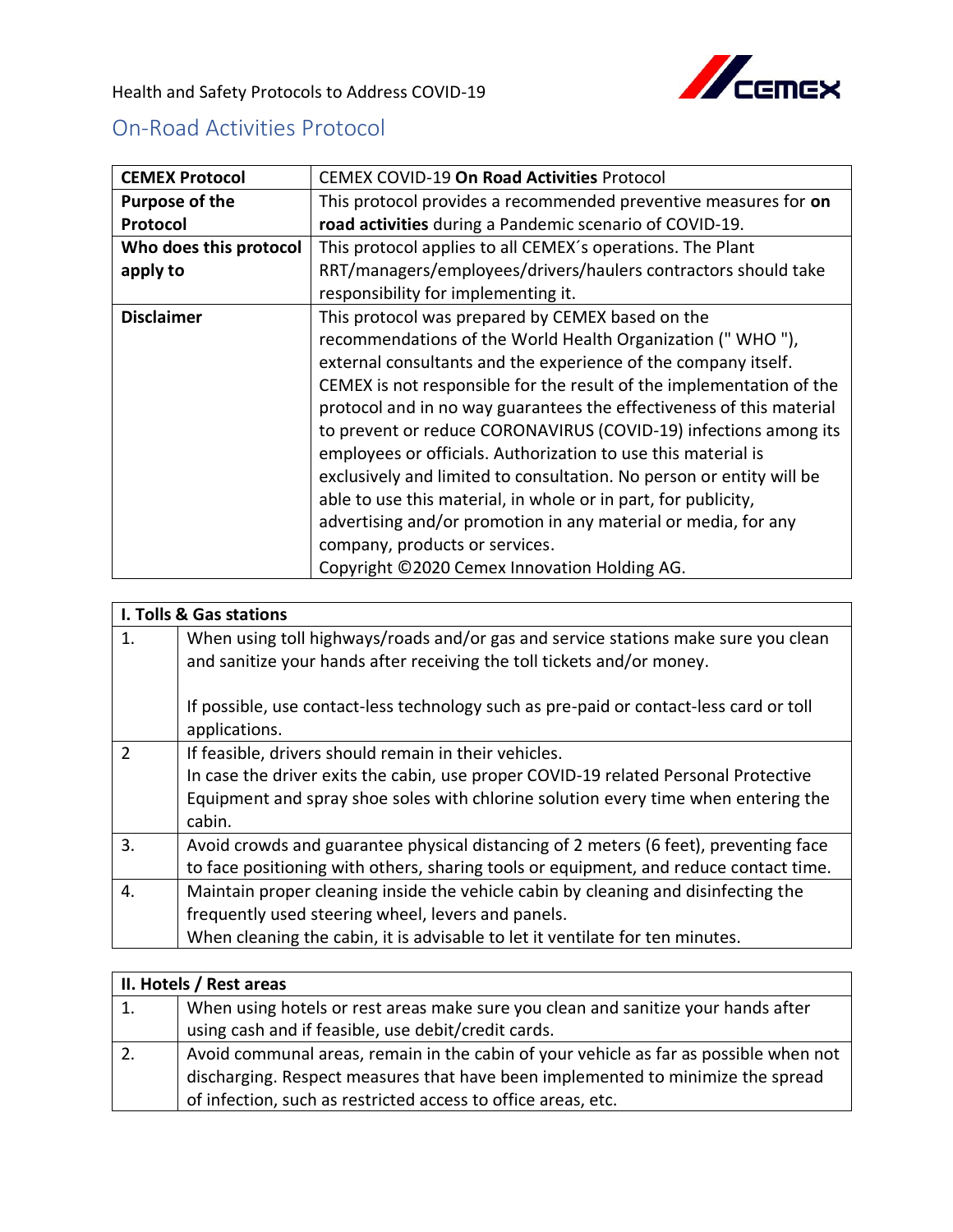

| II. Hotels / Rest areas |                                                                                      |
|-------------------------|--------------------------------------------------------------------------------------|
|                         | In case the driver exits the cabin, use proper COVID-19 related Personal Protective  |
|                         | Equipment and spray shoe soles with chlorine solution every time entering the cabin. |
| 3.                      | Avoid crowds and guarantee physical distancing of 2 meters (6 feet), preventing face |
|                         | to face positioning with others, and reduce contact time.                            |
| 4.                      | Avoid any physical contact and use distant friendly greetings.                       |
| 5.                      | Identify and select proper rest areas; review national and regional guidelines.      |
|                         | Select and use only hotels or rest areas, which guarantee sanitization protocols for |
|                         | rooms and services.                                                                  |

| <b>III. Food Services</b> |                                                                                      |
|---------------------------|--------------------------------------------------------------------------------------|
|                           | When using paid food services make sure you clean and sanitize your hands after      |
|                           | using cash and if feasible, use debit/credit cards.                                  |
| 2.                        | If feasible, use pre-prepared meals and refillable drinking bottles from home,       |
|                           | individual packaged drinks and meals.                                                |
| 3.                        | Plan your travel schedule and identify previously proper rest areas; review national |
|                           | and regional guidelines.                                                             |
| 4.                        | Keep available a sanitizing kit in your vehicle and COVID-PPE (masks, gloves and eye |
|                           | protection).                                                                         |
| 5.                        | Wash your hands thoroughly as per WHO recommendations before eating                  |
| 6.                        | Avoid crowds and guarantee physical distancing of 2 meters (6 feet), preventing face |
|                           | to face positioning with others, and reduce contact time.                            |

| <b>IV. Breakdowns</b> |                                                                                        |
|-----------------------|----------------------------------------------------------------------------------------|
| $\mathbf{1}$ .        | Always proceed following the basic safety criteria and known guidelines. Safety first. |
|                       | Ensure you are visible for other drivers or vehicles.                                  |
|                       | Contact your coordinator and company as per required.                                  |
| $\overline{2}$        | If feasible, drivers should remain in their vehicles.                                  |
|                       | In case the driver exits the cabin, use proper COVID-PPE and spray shoe soles with     |
|                       | chlorine solution every time entering the cabin.                                       |
| $\overline{3}$ .      | Avoid interactions with other people who DO NOT use proper COVID-PPE according to      |
|                       | the local health authority. This could include, but not limited to: face masks, face   |
|                       | shields or glasses, hand sanitizers.                                                   |
| 4.                    | Exchange of any devices should be prohibited.                                          |
|                       | If necessary, make sure of proper cleaning and disinfecting prior and after its use.   |
| 5.                    | Avoid crowds and guarantee physical distancing of 2 meters (6 feet), preventing face   |
|                       | to face positioning with others, and reduce contact time.                              |

| V. Driving and Vehicle Maintenance |                                                                                      |
|------------------------------------|--------------------------------------------------------------------------------------|
| 1.                                 | If possible, while driving keep windows half open for ventilation                    |
| $\overline{2}$                     | Maintain cleanliness and hygiene in the cab, clean and disinfect the steering wheel, |
|                                    | door handles, frequently used levers and buttons, seats and in general anything you  |
|                                    | usually touch with your hands.                                                       |